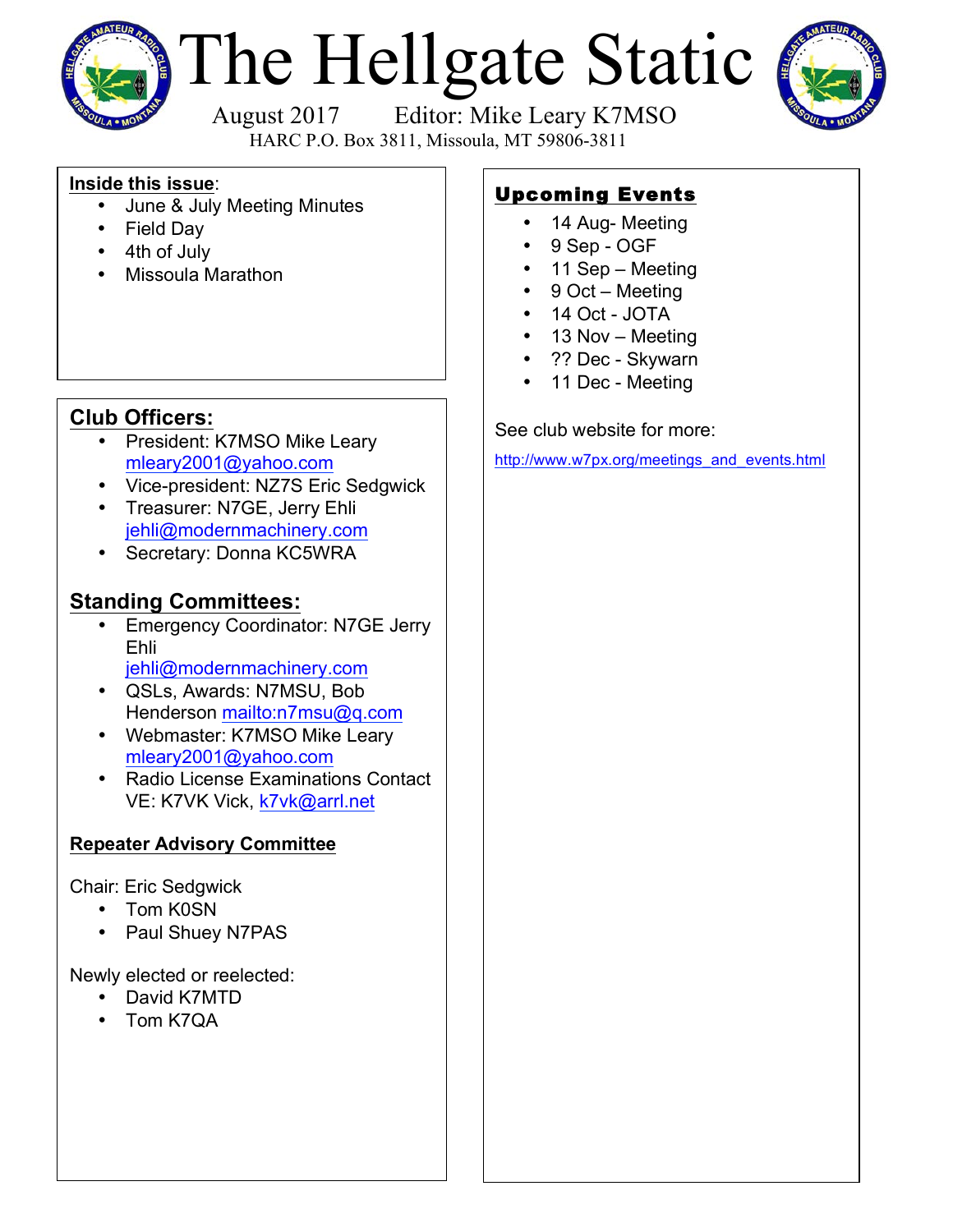# **Notes for June Meeting**

**Attendance:** Donna Pecastaing KC5WRA, Jackie Harrington KC5WRA, David Herzberg K7MTD, Elaine Case KS7LDS, Gary Bruce K7OIJ, Larry Stipe K7GIS, Jason Lindsay KF7VKG, Tom McGinley K7QA, Tom Hellum K0SN, Bill Ferrell W4YMA, Maggie Lough KF7KEE, Jerry Ehli N7GE, Eric Sedgwick NZ7S, Mike Leary K7MSO

Approval of last meetings minutes: 1<sup>st</sup> Donna KC5WRA, 2<sup>nd</sup> Maggie KF7KEE, Approved.

**Approval of Treasurers Report:** 1st Maggie KF7KEE, 2nd Larry K7GIS Approved.

**Repeater Committee Report:** 146.90 will be down while it is moved from one building to another on Point 6. The move is scheduled for August.

#### **Recent Events:** None.

**HF Committee** - got together to go over the club's HF equipment inventory, with the goal of eventually selling some items. They will be offered first to members at a future meeting. Summer vacations are slowing down this project.

- **-** HF committee members also met to put connectors on the ends of cables to be used during the upcoming Field Day.
- **-** Tom K7QA was testing the club's new Elecraft K2 and the KAT 100 broke when it broke. Need to send in for repairs. Should be back by Field Day. Motion to send in for repair by Eric NZ7S approved.

#### **Upcoming Events:**

Field Day - need to move 20' cw station tower on Jerry N7GE's trailer. Gary K7OIJ brings stakes, chairs, some tables. Eric NZ7S drops off the trailer, Mike K7MSO brings the computers for logging.

**Fourth of July -** at the Fort starting at 07:30.

**Missoula Marathon:** 9 July be on station by 05:00.

#### **VHF Net Assignments:**

14 June – Eric NZ7S 21 June – David K7MTD 28 June – Mike K7MSO

**Program** – None

Adjournment: 1<sup>st</sup> Eric NZ7S, 2<sup>nd</sup> Elaine KS7LDS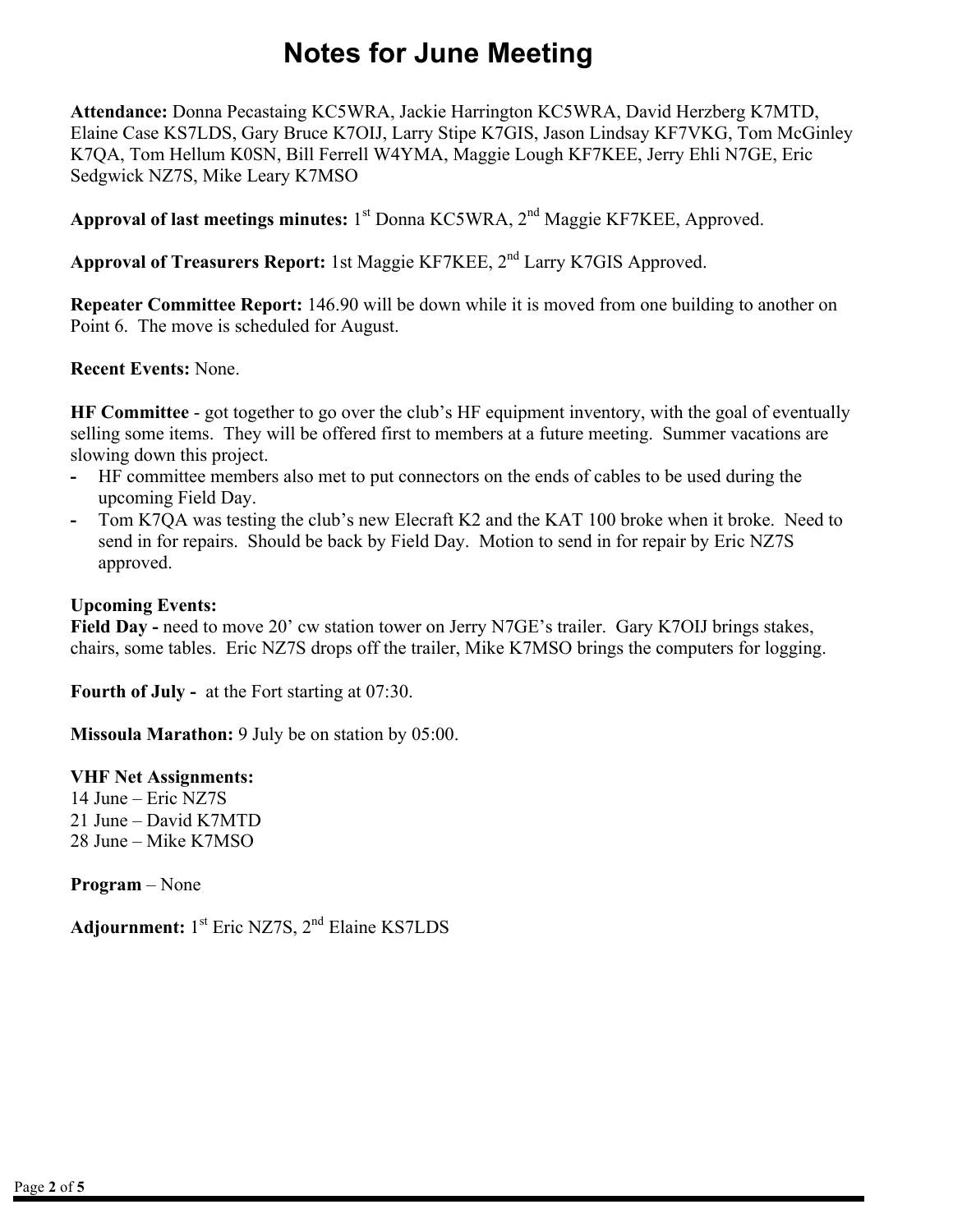# **Notes for July Meeting**

**Attendance:** Donna Pecastaing KC5WRA, Bill Ferrell W4YMA, David Herzberg K7MTD, Rich Kingdon K7QNZ, Tom McGinley K7QA, Mark Lehmann KF5ZFF, Steve M. N7KOA, Mike Curtain W7MJC, Gary Bruce K7OIJ, Elaine Case KS7LDS, Jason Lindsay K1JAL, Dick Walton W7XT, Bryce Nordgren AF7RQ, Tom Hellem K0SN

**Approval of Minutes:** Tabled until August meeting

**Approval of Treasurer's Report:** Tabled until August Meeting

**Repeater Committee Report:** Both Eric NZ7S and Paul N7PAS not present.

#### **Past Events:**

- **- Field Day** was a success! The CW station hardly interfered at all with the Phone station due to the Dxpedition-like layout of the antennas this year. Both the CW and Phone stations were able to pleasantly work on 20, 40 and 80 meters. Even the local interference was gone – just pure hiss. We operated both stations for almost the whole 24-hour period. We did, however, get a card from an Official Observer about operating too close to the upper end of the 20m band.
- **- Fourth of July Special Events Station**. Even though it was very hot lots of people visited our HF display, easily over 200 people. We are well known and well liked.
- **- Missoula Marathon.** 14 Amateur radio volunteers helped over 6,000 runners safely participate in the Marathon. We used APRS tracking units and we only had one runner report feeling sick.

#### **Upcoming Events:**

9 Sep – Ovando Gran Fondo with a new part of the route!

#### **VHF Net Assignments:**

12 July – David K7MTD 19 July – Bill W4YMA 26 July – Steve N7KOA 2 August – Donna KC5WRA

**Program:** Dick W7XT and the Ovando Gran Fondo on 9 September

#### **Adjournment**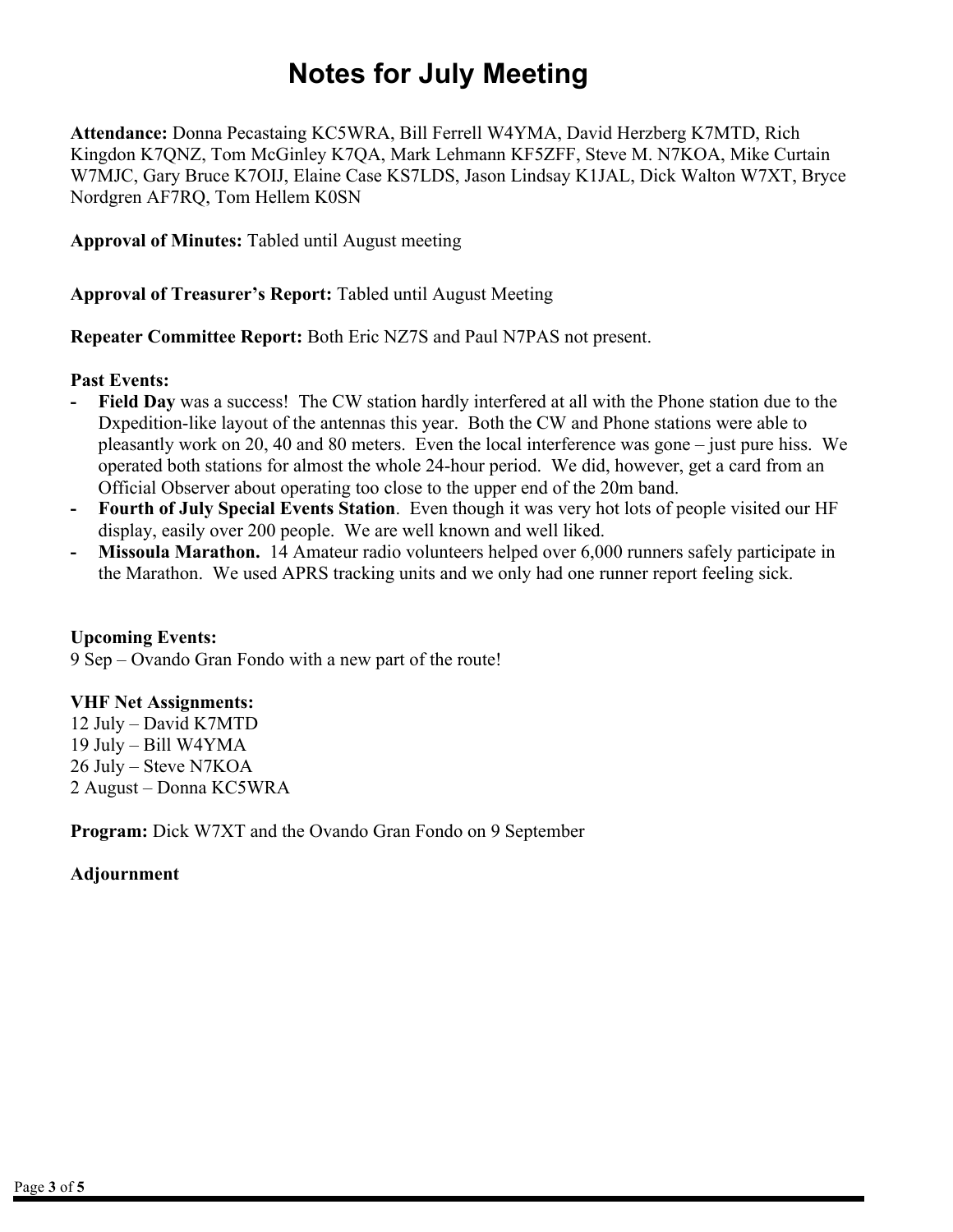# **Field Day 2017**

HARC members once again had a great time during Field Day at the old log cabin chapel at Fort Missoula. HARC members showed that they had applied lessons learned from the beating Murphy gave them the previous year.

In the months before Field Day, club members had been preparing for this day. Tom K0SN constructed an easy to assemble 20-meter beam antenna that a few members tested during the Seventh Area QSO Party in May. Also, the coax cables had connectors soldiered onto them and all of the necessary coax cables and wire antennas were teste. Additionally, the club purchased an Elecraft K2 and KAT 100 tuner.

On setup day volunteers braved hot temperatures and mosquitoes to setup two towers, two 20 meters beams, and two 40/ 80 meter wire antennas. One of the wire antennas was placed up high between two trees with the help of a bow and arrow that Dick W7XT brought to the fort.

With the antennas for the phone and CW stations hundreds of feet apart there was virtually no interference at the phone station from the CW station, a prime goal of this year's Field Day team. This allowed much more pleasant use of the phone station and it was in use virtually nonstop for the duration of Field Day, in sharp contrast to last years event. Of note: we did get a post card from an Official Observer saying that our signal was observed above 14.350 mhz.

This year's Field Day could not have been done without the help of Richard KW4MB, Steve K7LGP, Elaine KS7LDS, Gary K7OIJ, Tom K7QA, Tom K0SN, David K7MTD, Bill W4YMA, Eric NZ7S, Jason KF7VKG, Rich K7QNZ, Keith KB0HY and Mike K7MSO.

| OFFICIAL OBSERVER ADVISORY NOTICE                                                                                                                                                                                                                                                                                                                                                                                                                                                                                                                                                                                                                                                                                               |
|---------------------------------------------------------------------------------------------------------------------------------------------------------------------------------------------------------------------------------------------------------------------------------------------------------------------------------------------------------------------------------------------------------------------------------------------------------------------------------------------------------------------------------------------------------------------------------------------------------------------------------------------------------------------------------------------------------------------------------|
| Radio W1PX your call was heard working N9NS at 23:39 UTC.                                                                                                                                                                                                                                                                                                                                                                                                                                                                                                                                                                                                                                                                       |
| Date: 24 JUNE 2017 Frequency: 14.349 MHz. Mode: USB Your RST: 59                                                                                                                                                                                                                                                                                                                                                                                                                                                                                                                                                                                                                                                                |
| The following is noted in the interest of maintaining Amateur Radio's reputation for good operating and technical practices.<br>1 [ ] FREQUENCY INSTABILITY 2 [ ] CHIRP 3   SPURIOUS 4 [ ] HARMONIC 5   ] HUM 6 [ ] KEY CLICKS<br>7 [ ] BROAD SIGNAL 8 [ ] DISTORTED AUDIO 9 [ ] OVERDEVIATION 10 X OUT OF BAND<br>11 [ ] IMPROPER ID 12 [ ] LANGUAGE 13 [ ] CAUSING INTERFERENCE 15 [ ] CARRIER 20 [ ] OTHER<br>Remarks: YOUR SIGNAL WAS @BSERVED ABOVE 14,350 MHZ, YOUR CARRIER<br>EAU MODULARON CONPONENTS MUST BE CONFINED TO THE AMATEUR BANDS                                                                                                                                                                             |
| Please refer to FCC Regulation 47 CFR 97, $301(d)$ Please take a few minutes to determine what equipment fac-<br>tors or operating practices might have contributed to this apparent departure from the rule or the good amateur practice stan-<br>dard. The intent of this notice is to alert you to the above noted operating condition. NO REPLY IS NECESSARY. The un-<br>dersigned ARRI. Official Observer has fulfilled this belowg role by simply alerting you, and is not required to reply to any<br>correspondence. Thank you for your attention and any cooperative efforts to enhance the high standards of the Amateur Radio<br>Service which we all share with pode<br>$C$ $K$ $O$ $5K$<br>FSD-213(1-04) Signature |